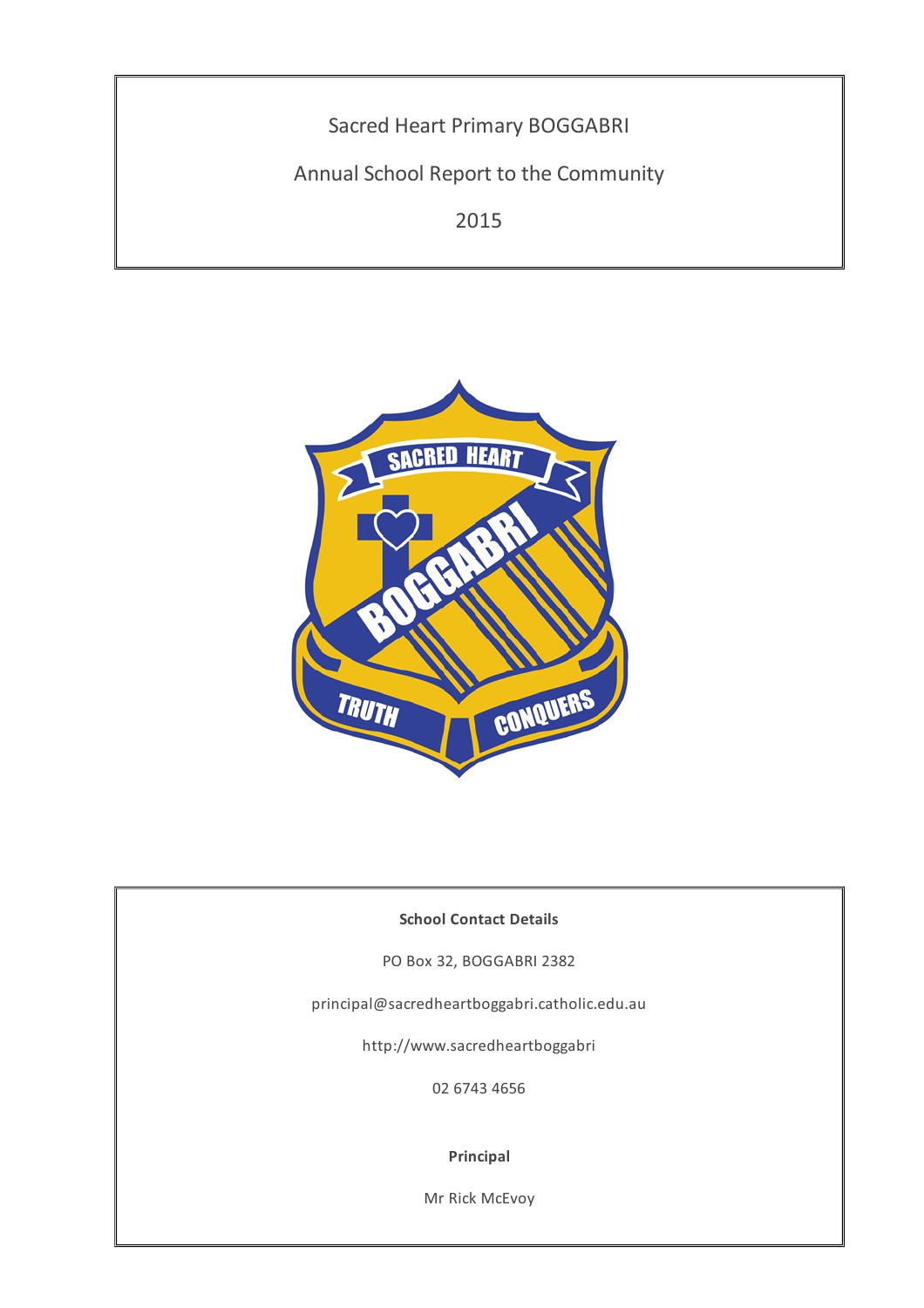Sacred Heart Primary is registered by the Board of Studies, Teaching and Educational Standards NSW. The Catholic Schools Office, Armidale the 'approved authority' for the Registration System formed under Section 39 of the Education Act 1990 (NSW).

The *Annual School Report to the Community* provides parents and the wider School community with fair, reliable and objective information about School performance measures and policies, as determined by the Minister for Education. The *Report* also outlines information about initiatives and developments of major interest and importance during the year and the achievements arising from the implementation of the School's Annual Improvement Plan.

The *Report* demonstrates accountability to regulatory bodies, the School community and the Catholic Schools Office, Armidale. This *Report* has been approved by the Catholic Schools Office, Armidale in consultation with the Regional Consultant who monitors that the School has appropriate processes in place to ensure compliance with all Board of Studies, Teaching and Educational Standards, NSW requirements for Registration and Accreditation.

This *Report* complements and is supplementary to School newsletters and other regular communications. Further information about the School may be obtained by contacting the School or by visiting the School's website.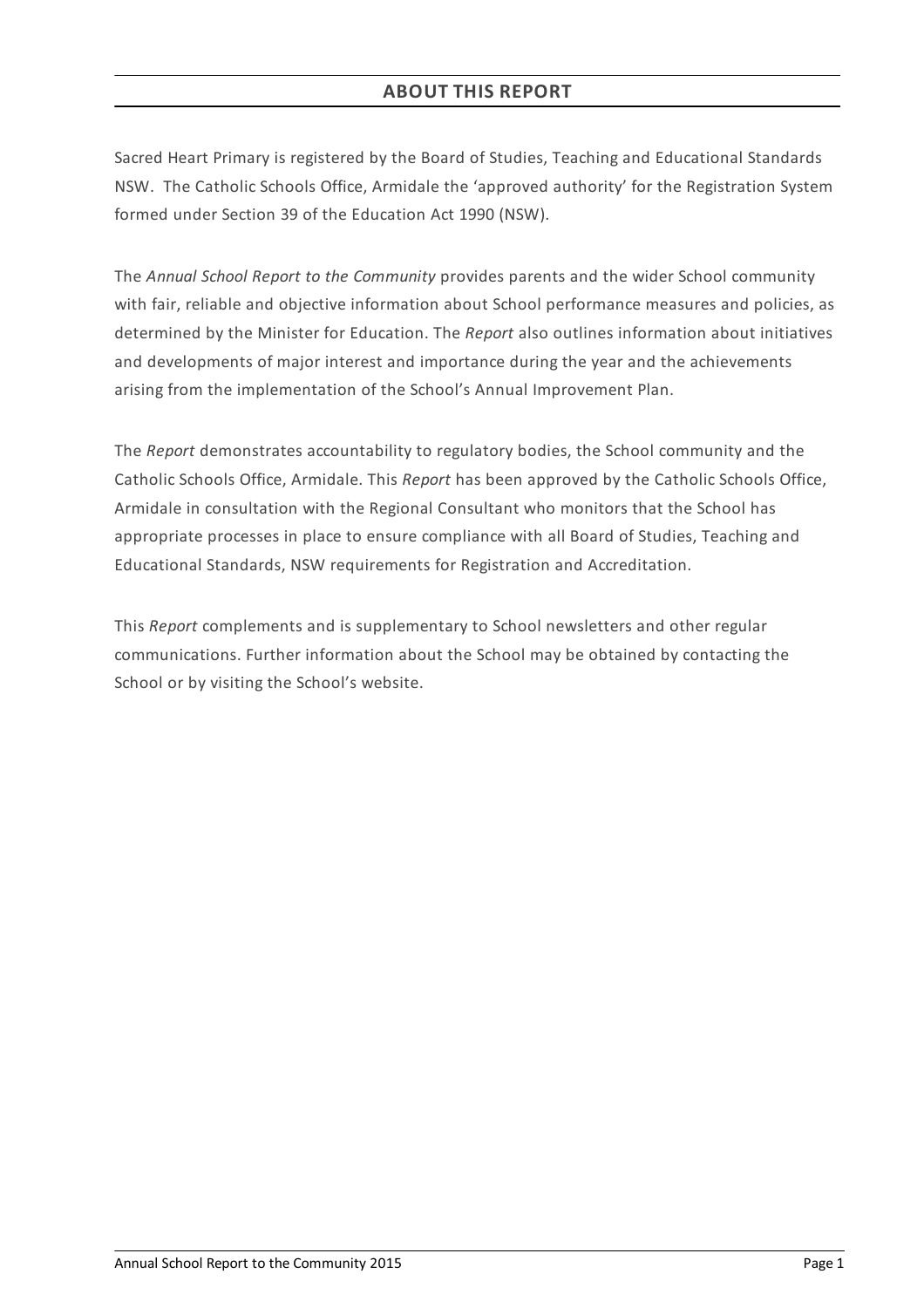#### **Principal's Message**

In this last message before I leave Sacred Heart I wish to briefly reflect on the qualities which make the school so special. Firstly, I believe Sacred Heart is in the wonderful position of being able to align our vision and values with our practice quite easily and well. This is not only seen in our curriculum goals but how we can prepare students as people for life beyond Sacred Heart. Secondly we have a shared vision and also a shared leadership of what needs to happen in the school - the principal is only one piece of the puzzle. Thirdly by having clear key values and competencies we can easily translate these to a flexible curriculum delivery that has the students at the centre and involved in all the processes. We can make good use of learning time with student centred techniques. Finally, because of our parent and community involvement our communication and use of feedback allows us to be flexible and move quickly.

I would like to thank the Catholic Schools Office, the community and parish for entrusting me with the great responsibility of principalship for the last 11 years at Sacred Heart and wish everyone a wonderful journey as the school looks at a bright future.

#### **Parent Body Message**

In 2015, Sacred Heart's active involvement with the parents continued through the organisation of the Parents, Teachers and Friends Association in a number of fundraising and social activities. These included: Community Calendar, Fashion Parade, Mother/Father's Day Stalls, Raffles, BBQ's and the successful running of the school canteen. These activities have assisted with financial support with excursions, grounds and maintenance, presentation night and the purchasing of various school resources. Apart from attending PTF meetings, parents assisted as tutors for classroom support as well as being the audience at various parent assemblies and similar school functions. A Parent Information Night was held at the beginning of the year, in which class organisation, homework expectations, curriculum and other programs were discussed. This is followed by formal teacher/student interviews at the end of Terms Two and Four, as well with more interviews being available on request. I would like to acknowledge the principal, teachers, secretary and the additional needs staff who go well beyond the call of duty for the hours they put in to help our children.

#### **Student Body Message**

Sacred Heart offers support to all children at a wide range of levels in a modern learning environment with lots of space to grow and prosper. Sacred Heart has plenty of supportive staff and teachers to help all children to thrive to be the best person they can be. Everyone gets a fair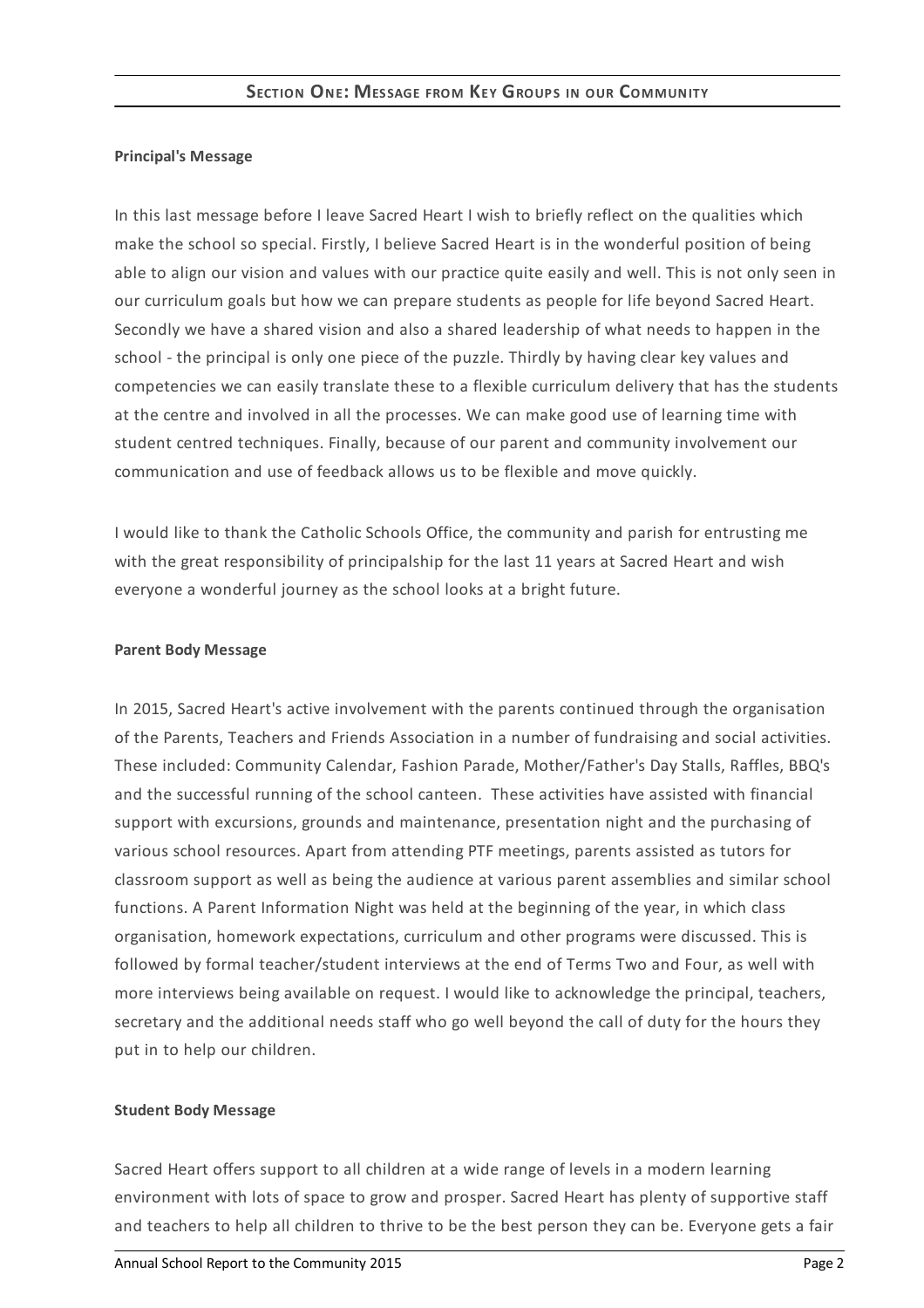go and a one on one learning experience with teachers.

Sacred Heart Community is kind and welcoming and the teachers and staff are very supportive and encouraging to the students and are very involved in school and community events. Our parents are involved in being part of the Parents, Teachers and Friends Association who love to hear everyone's ideas and to raise money and have fun.

At school here we have a big variety of equipment, plenty of learning enhancement technology including Chromebooks, Smartboards and iPads and a large sports shed with sporting equipment for everyone. There is plenty of space for everyone to run around and play with a large oval and an exciting playground. We are also encouraged to maintain our wonderful veggie patch.

As a small school we are all encouraged to take responsibility where it is needed. Sacred Heart has been a wonderful experience over the last seven years.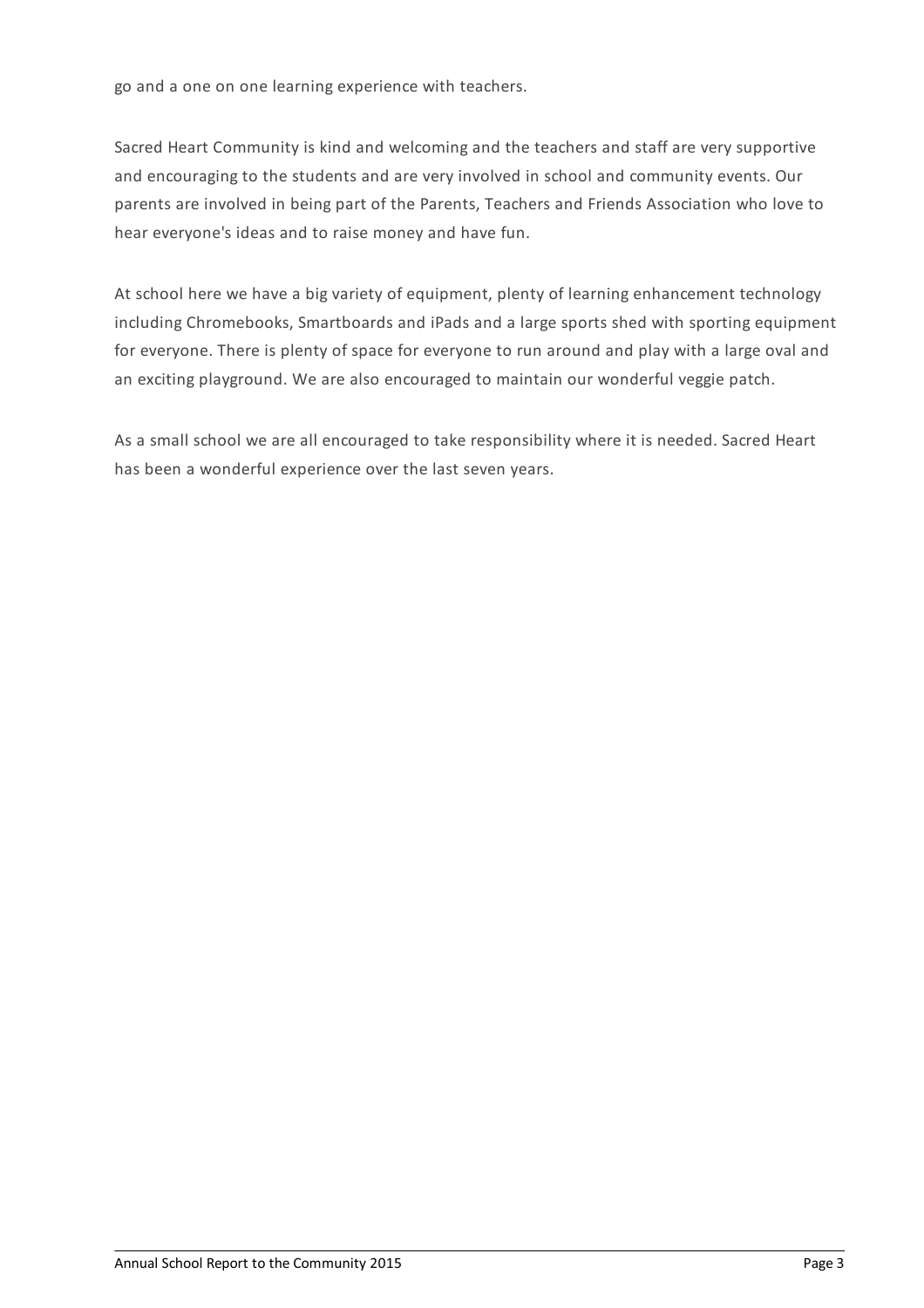Sacred Heart Primary is a Catholic systemic Co-educational School located in BOGGABRI.

The town of Boggabri is located midway between Gunnedah and Narrabri on the Kamilaroi Highway and is situated on the banks of the Namoi River. It is a township of approximately 900 people and has two primary schools which serve the needs of the mixed farming and mining community. Our student population is drawn from Boggabri and surrounding districts within a 25km radius. Sacred Heart School, Boggabri, was founded by the Sisters of St Joseph in 1911. The Sisters of St Joseph were founded by Blessed Mary MacKillop, who died in 1909, so possibly the creation of a convent and school at Boggabri were amongst her last decisions. Until 1918, the Sisters conducted school in the church. Fr Daniel Keane was made Parish Priest of Gunnedah in 1918 and in that year he built a new school, which occupied the site of the present school building in Boggabri. In 1965 a new brick building was opened and blessed by Bishop E J Doody. The administration building was added in 1985 and blessed by Bishop H J Kennedy. The Sisters of St Joseph were in charge of the school until 1980 and continued to teach until 1984 with Sr Roseanne being the last Sister to teach at the school. The old weatherboard convent was replaced by the brick building in which Sr Maria now resides. Since then the school has been staffed entirely by lay people and continues to serve the educational needs of the area.

Sacred Heart has been able to facilitate a great degree of independence in learning with students progressing at their own rate. Older students help younger ones and the teachers are able to contact each student at their point of need. Younger students can see and hear older students working at a more advanced level. There is a sense of pride, personal possession and involvement at Sacred Heart which results in greater cooperation and fewer discipline issues. Sacred Heart offers learner centred and small group experiences with many opportunities for participation and expression. Sacred Heart is also well supported by a committed parent and community making it a great place for your child's education.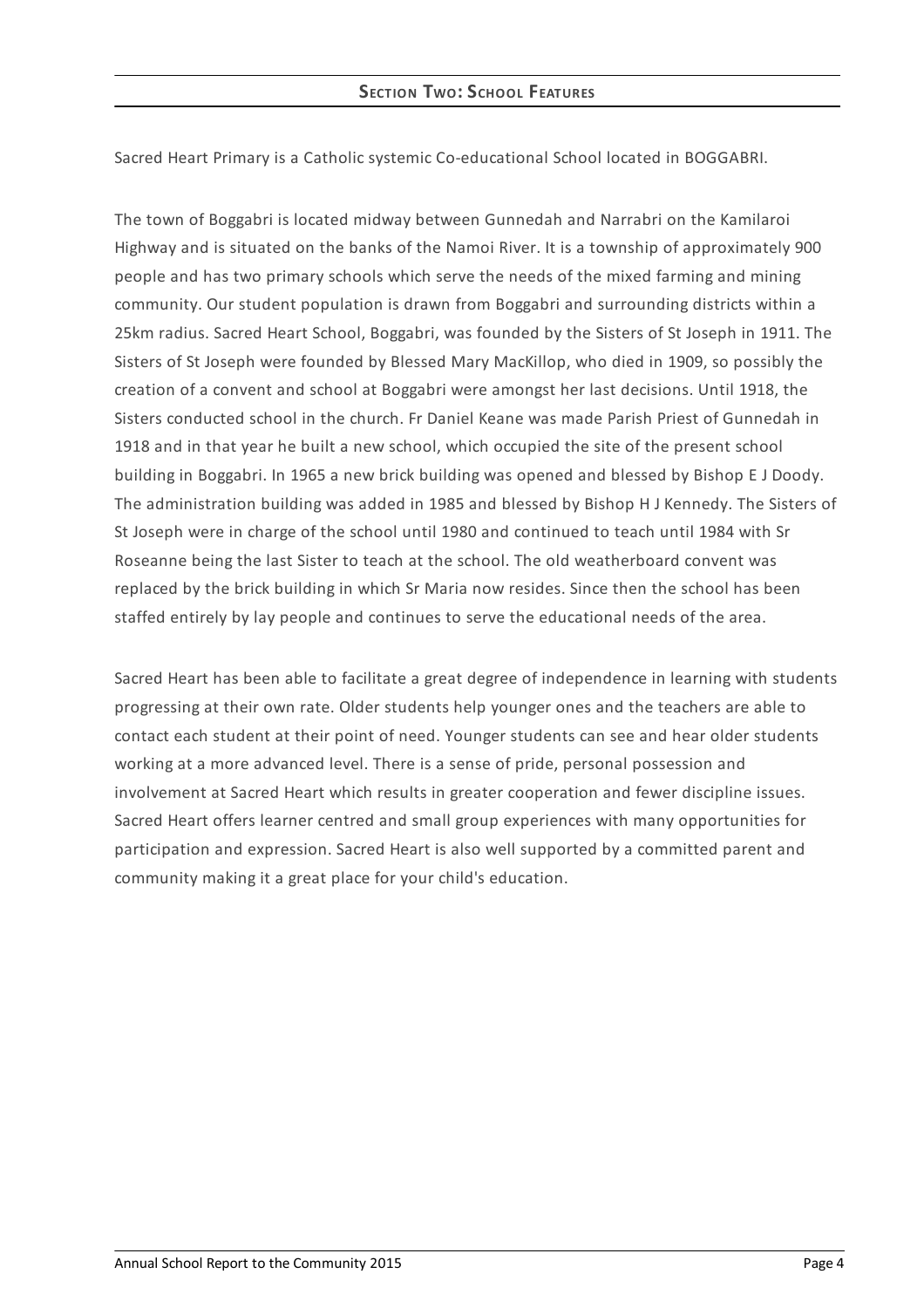# **SECTION THREE:STUDENT PROFILE**

#### **Student Enrolment**

The School caters for students in Kindergarten to Year 6. Students attending this School come from a variety of backgrounds. The following information describes the student profile for 2015:

| Girls | <b>Boys</b> | LBOTE* | <b>Total Students</b> |
|-------|-------------|--------|-----------------------|
| ᅩ     | 10          |        | بے                    |

\* Language Background Other than English

#### **Enrolment Policy**

The Diocese of Armidale adheres to the policy as endorsed by the Bishops Commission for Catholic Schools 'Enrolment of Students in the Catholic Systemic Schools of the Diocese of Armidale'*[.](http://www.ceosyd.catholic.edu.au/About/Pages/pol-pos-papers.aspx)* The Catholic Schools Office Armidale monitors the implementation of this policy. The policy has been developed in the context of government and system requirements. Children from families who are prepared to support the ethos and values of the Catholic Church may be considered eligible for enrolment. A pastoral approach is adopted for parents experiencing genuine difficulty with the payment of fees.

The full text of the 'Enrolment of Students in Catholic Systemic Schools of the Diocese of Armidale', along with any specific enrolment policy for the school, is printed at the end of this document.

## **Student Attendance Rates**

The average student attendance rate for 2015 was 93.64%. Attendance rates disaggregated by Year group are shown in the following table.

| <b>Attendance rates by Year group</b> |        |  |  |
|---------------------------------------|--------|--|--|
| Kindergarten                          | 93.12% |  |  |
| Year 1                                | 92.88% |  |  |
| Year <sub>2</sub>                     | 93.74% |  |  |
| Year 3                                | 93.49% |  |  |
| Year 4                                | 89.51% |  |  |
| Year 5                                | 97.92% |  |  |
| Year 6                                | 94.79% |  |  |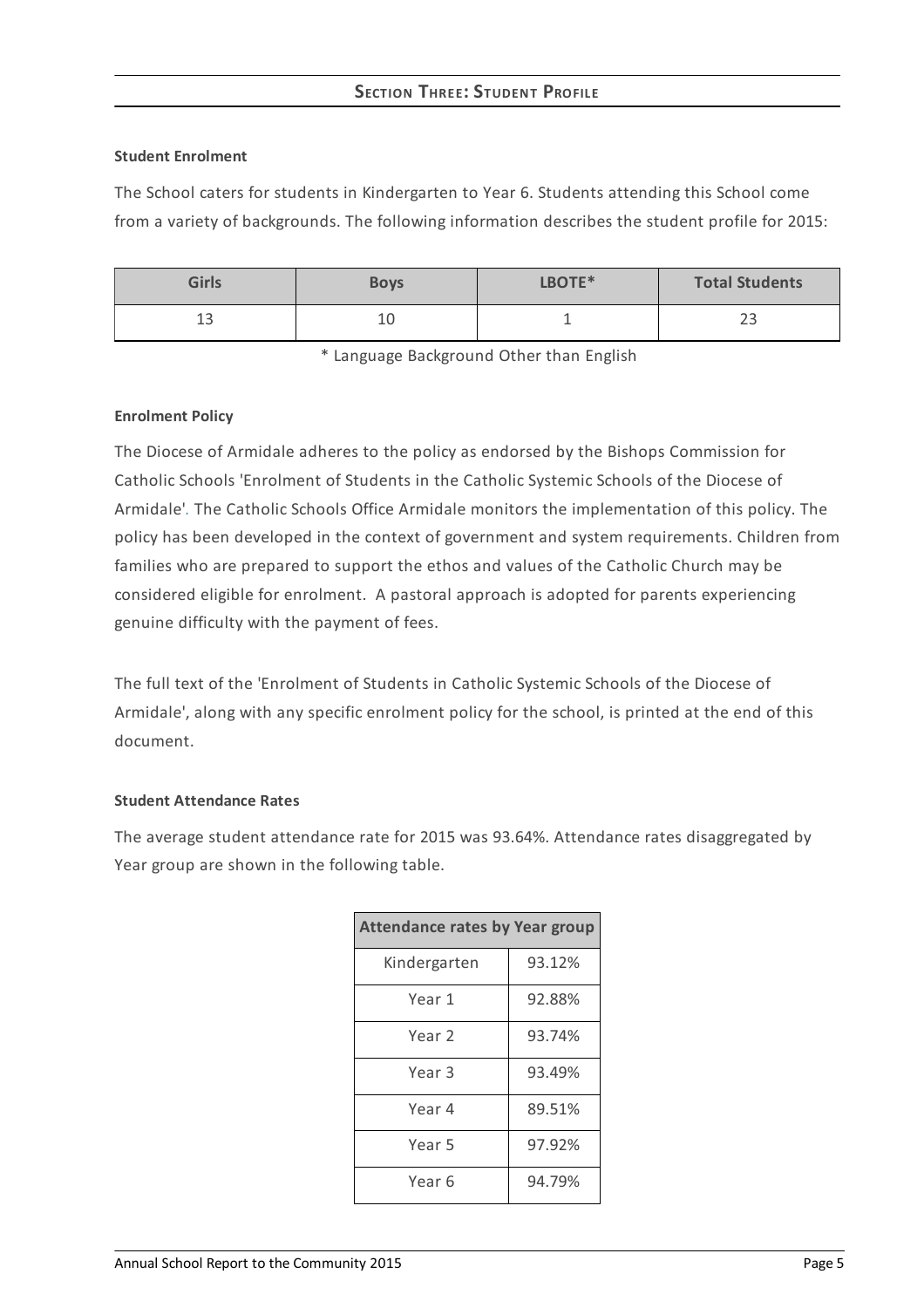#### **Managing Student Non-Attendance**

Regular attendance at school is essential if students are to maximise their potential. The School, in partnership with parents, is responsible for promoting the regular attendance of students. While parents are legally responsible for the regular attendance of their children, School staff, as part of their duty of care, monitor part or whole day absences.

School staff, under the Principal's leadership, support the regular attendance of students by:

- providing a caring teaching and learning environment which fosters students' sense of wellbeing and belonging to the School community;
- maintaining accurate records of student attendance;
- recognising and rewarding excellent and improved student attendance;
- implementing programs and practices to address attendance issues when they arise.

The Principal is responsible for supporting the regular attendance of students by ensuring that:

- parents and students are regularly informed of attendance requirements and the consequences of unsatisfactory attendance;
- all cases of unsatisfactory attendance and part or full day absences from school are investigated promptly and that appropriate intervention strategies are implemented;
- the Director of Catholic Schools or designated Catholic Schools Office Armidale officer is provided with regular information about students for whom chronic non-attendance is an issue and for whom School strategies have failed to restore regular attendance.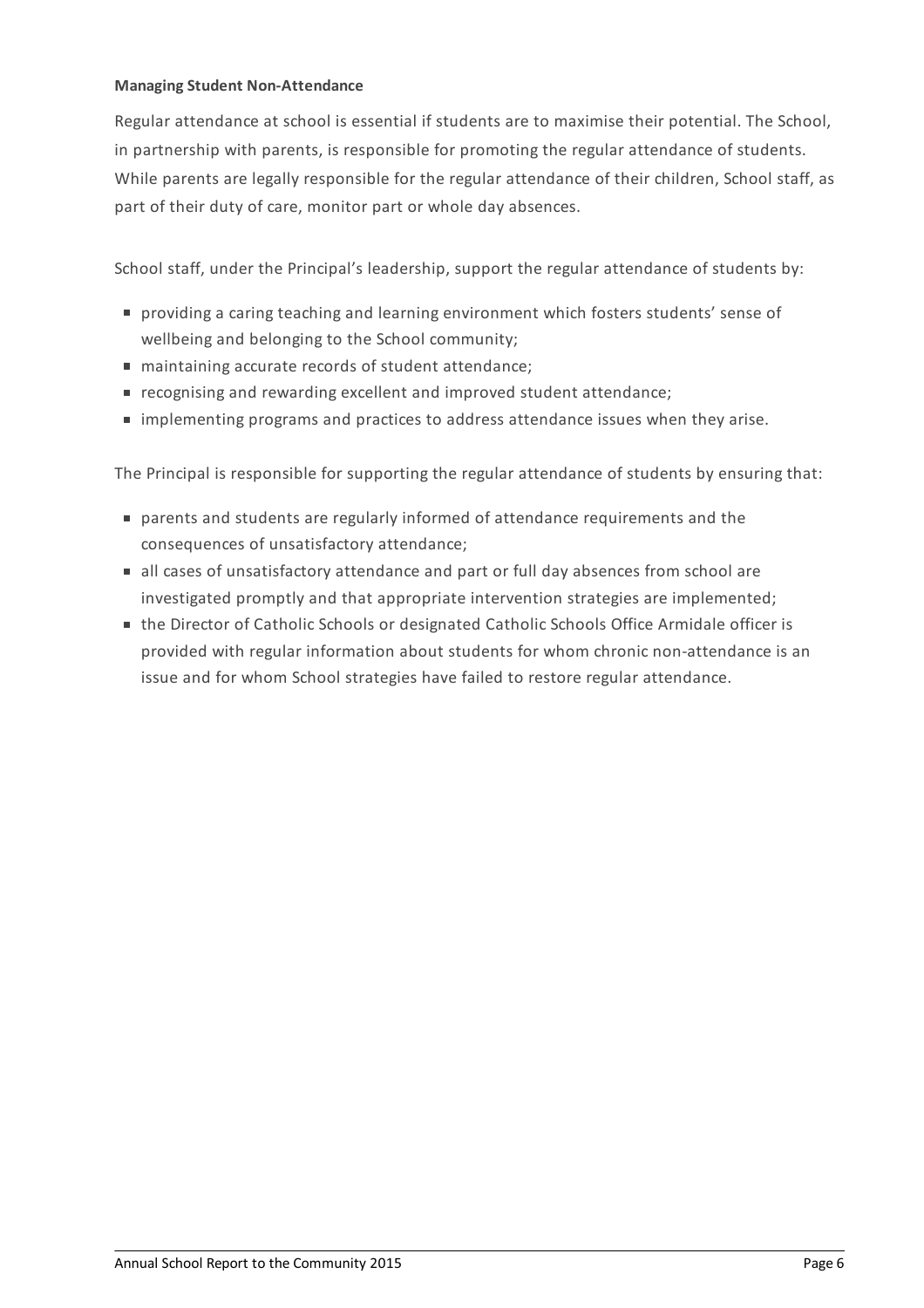| <b>Total Teaching Staff*</b> | <b>Total Non-Teaching Staff</b> | <b>Combined Total</b> |
|------------------------------|---------------------------------|-----------------------|
|                              |                                 |                       |

The following information describes the staffing profile for 2015:

\* This number includes 1 full-time teachers and 3 part-time teachers.

Percentage of staff who are Indigenous 0%

## **Professional Learning**

The ongoing professional development of each staff member is highly valued. Professional learning can take many forms including whole school staff days, subject specific in services, meetings and conferences and a range of professional learning programs provided by the Catholic Schools Office Armidale. The School takes responsibility for planning, implementing, evaluating and tracking of its staff professional learning and individual staff members take responsibility for their ongoing professional development. All teachers have been involved in professional learning opportunities during the year related to improving student outcomes.

The School held the equivalent of five staff developments days this year with areas of focus as follows:

| Term 1            | Module 2 of the Child Protection education units on Professional Standards was<br>examined and the staff also spent time with the new Science and Maths syllabi.           |
|-------------------|----------------------------------------------------------------------------------------------------------------------------------------------------------------------------|
| Term <sub>2</sub> | Staff participated in training on CPR, Anaphylaxis and Asthma facilitated by the<br>Surf Lifesaving Association.                                                           |
| Term 3            | Staff participated in training on the Armidale Diocesan Catholic Principles and<br>Values Statement and also Professional Learning Communities by Director Chris<br>Smyth. |
| Term 4            | Term Four Professional Development was school based developing new scope and<br>sequences especially around the new History and Geography syllabi.                         |

Various professional learning opportunities were participated in as follows: Reading and comprehension, Secretarial In-service, Maths online modules, Student Support Teacher day, Middle Maths Day, Autism Day, Twilight retreats, Accrual Accounting methods. Other opportunities were the Google Bootcamp, History, Geography and Overdrive inservice. Weekly staff meetings were an opportunity for the staff to share their experiences of participation in professional learning.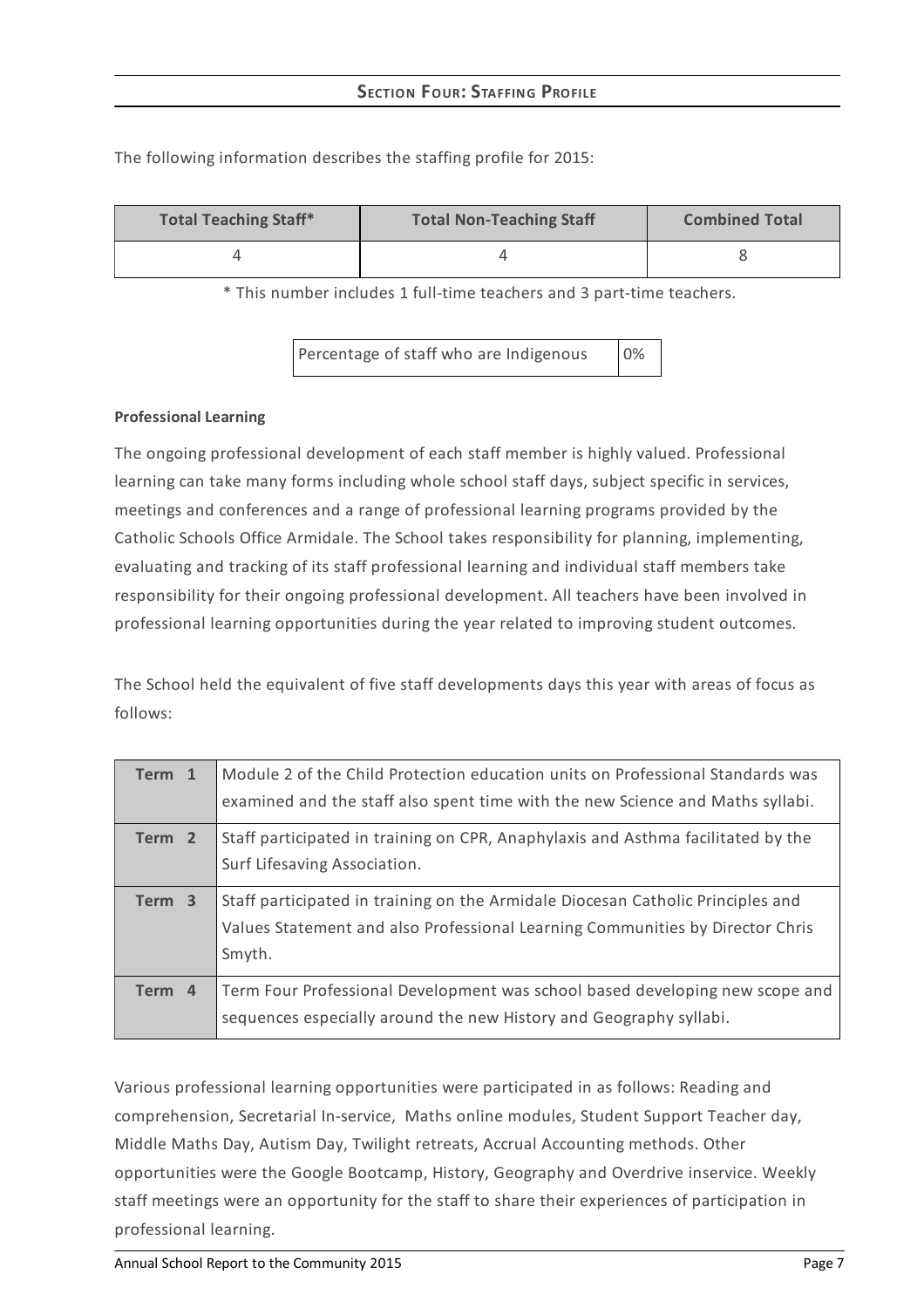# **Teacher Standards**

The following table sets out the number of teachers who fall into each of the categories determined by the Board of Studies: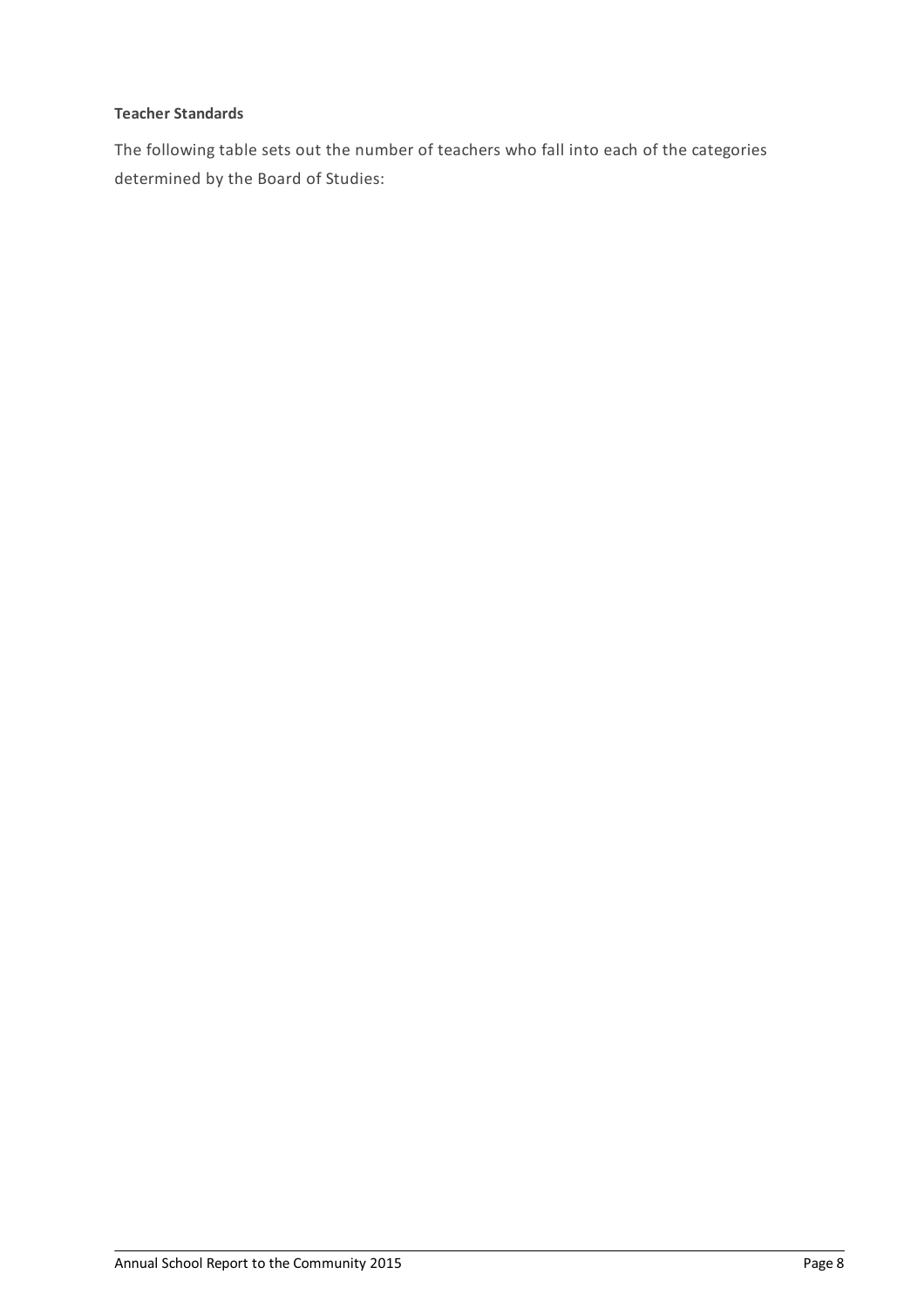| <b>Teacher Qualifications</b> |                                                                                                                                               | Number of<br><b>Teachers</b> |
|-------------------------------|-----------------------------------------------------------------------------------------------------------------------------------------------|------------------------------|
|                               | 1 Those having formal qualifications from a recognised higher education<br>institution or equivalent.                                         |                              |
|                               | Those having graduate qualifications but not a formal teaching qualification<br>from a recognised higher education institution or equivalent. |                              |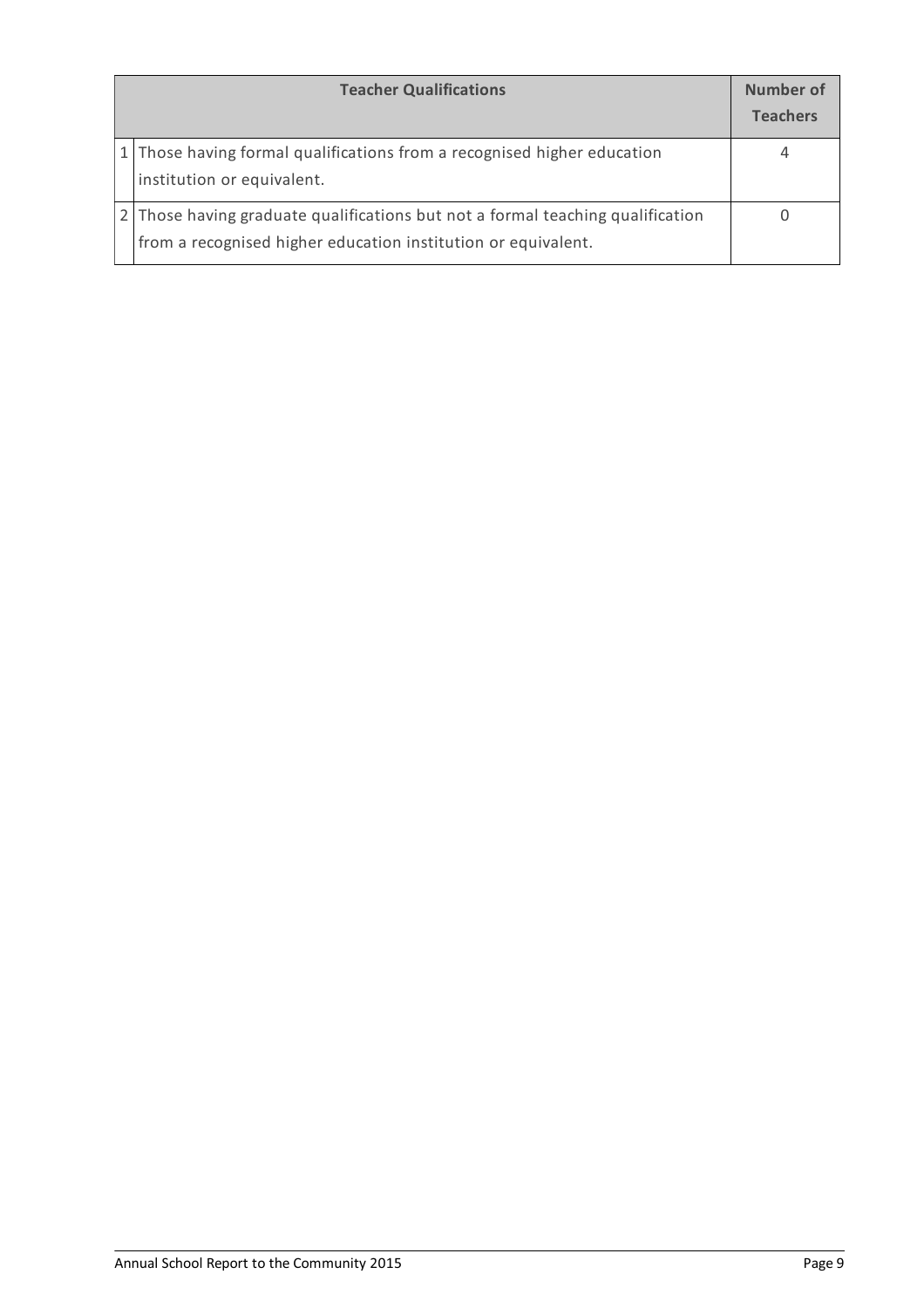Sacred Heart Primary follows the Armidale Diocesan Religious Education Curriculum and uses the student text *To Know, Worship and Love,* as authorised by the Bishop of Armidale, Michael Kennedy.

The beginning of the year is marked with an Opening School Mass at which leaders are inducted. Thereafter the school celebrates Mass two or three times per term in consultation with the parish priest. Sacramental programs for Reconciliation (0 students 2015) and Communion (4 students 2015) were conducted as students become eligible. Confirmation is held every two years(no students 2015). Feasts and Holy days are celebrated in consultation with the parish priest. This year the Feast of The Sacred Heart, the Feast of Mary Mackillop and Ash Wednesday were significant celebrations. Parents are invited to participate on all occasions. There are currently no students active in the ministry of Altar Serving. This year the school celebrated in Catholic Schools Week with an open day to which parents were invited and participated in the classroom activities that were on. The school year concluded with a Thanksgiving liturgy. All staff attended twilight retreat days run by the Diocesan Spirituality Team which were held at Sacred Heart. Staff prayer is held on a weekly basis and all staff share responsibility in turn for its preparation and delivery. School masses are organised by staff in a similar manner. Children participate in regular school and class prayer and also prepare public prayer for assemblies at relevant times such as at Easter. Parents are invited to participate in education nights when their child has sacramental preparation and all children in the school join in the retreat day activities with their classmates leading up to reception of the sacrament. The whole school community was involved in a number of fund raising activities including Project Compassion and Children's Mission. St Vincent de Paul was supported through the donation of food, clothing and toys for winter and Christmas appeals. Students were also active in visiting the local hospital to present concert items and read to the residents. Sacred Heart School has a very close working relationship with Sacred Heart Parish. The Priest administers Sacred Heart through St Francis Xavier's, Narrabri. The principal attends Parish Pastoral Council meetings and assists in joint activities such as the raffles and 'pie-drives.' The Parish Priest is on the School Board and the interests of both the parish and school are served by this structure allowing communication and planning to occur. We advertise parish events in our school newsletter and on notice boards and we regularly have information in the parish bulletin.

Students in Years 6 in Catholic schools in the Diocese of Armidale undertake the Diocesan Religious Education (RE) Test annually. The test consists of fifty multiple-choice questions. Results of the test are analysed by teachers and are used to inform teaching and learning in Religious Education.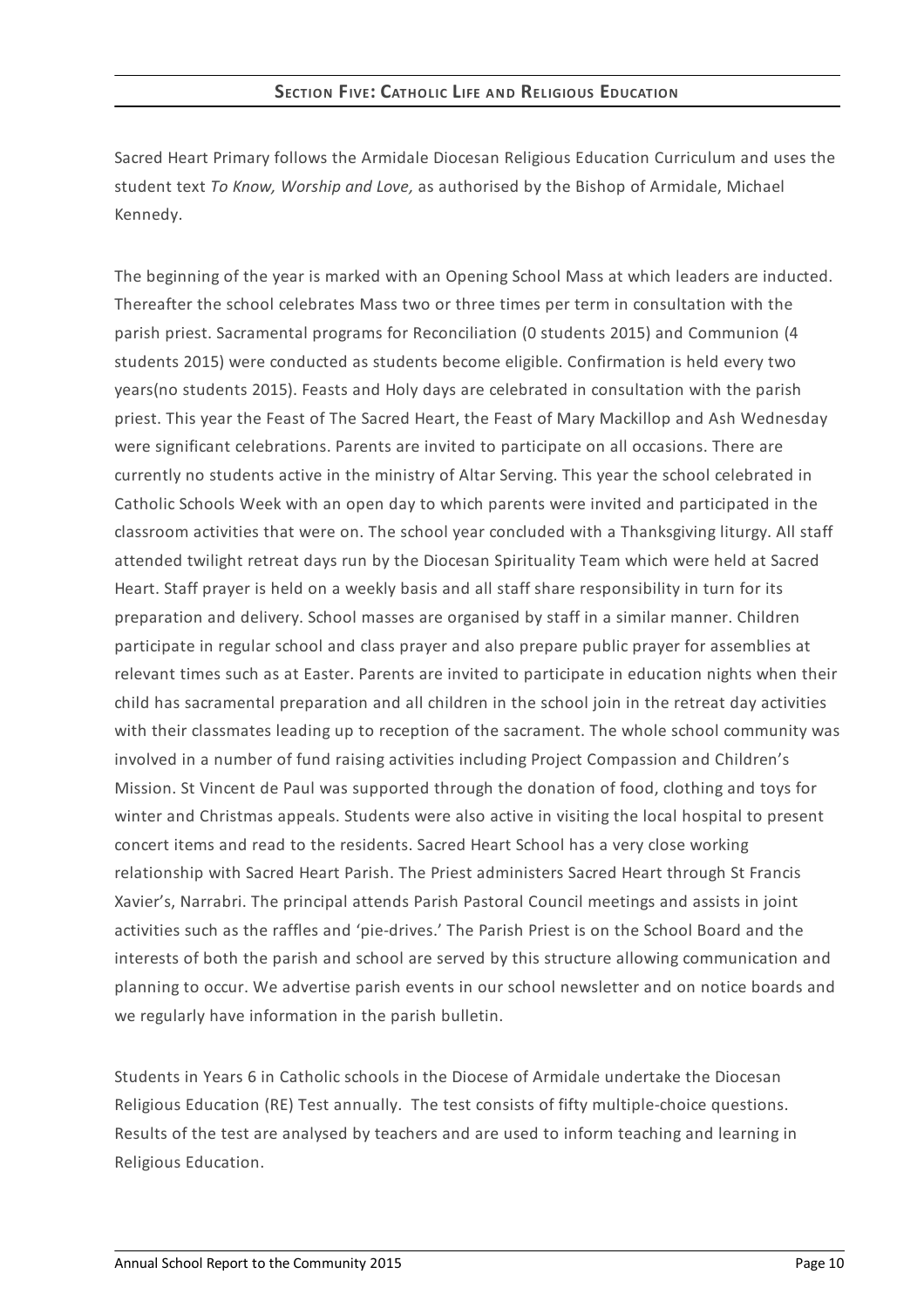| Our School's average result (as a mark out of 50) |       |  |  |
|---------------------------------------------------|-------|--|--|
| Year 6                                            | 37.00 |  |  |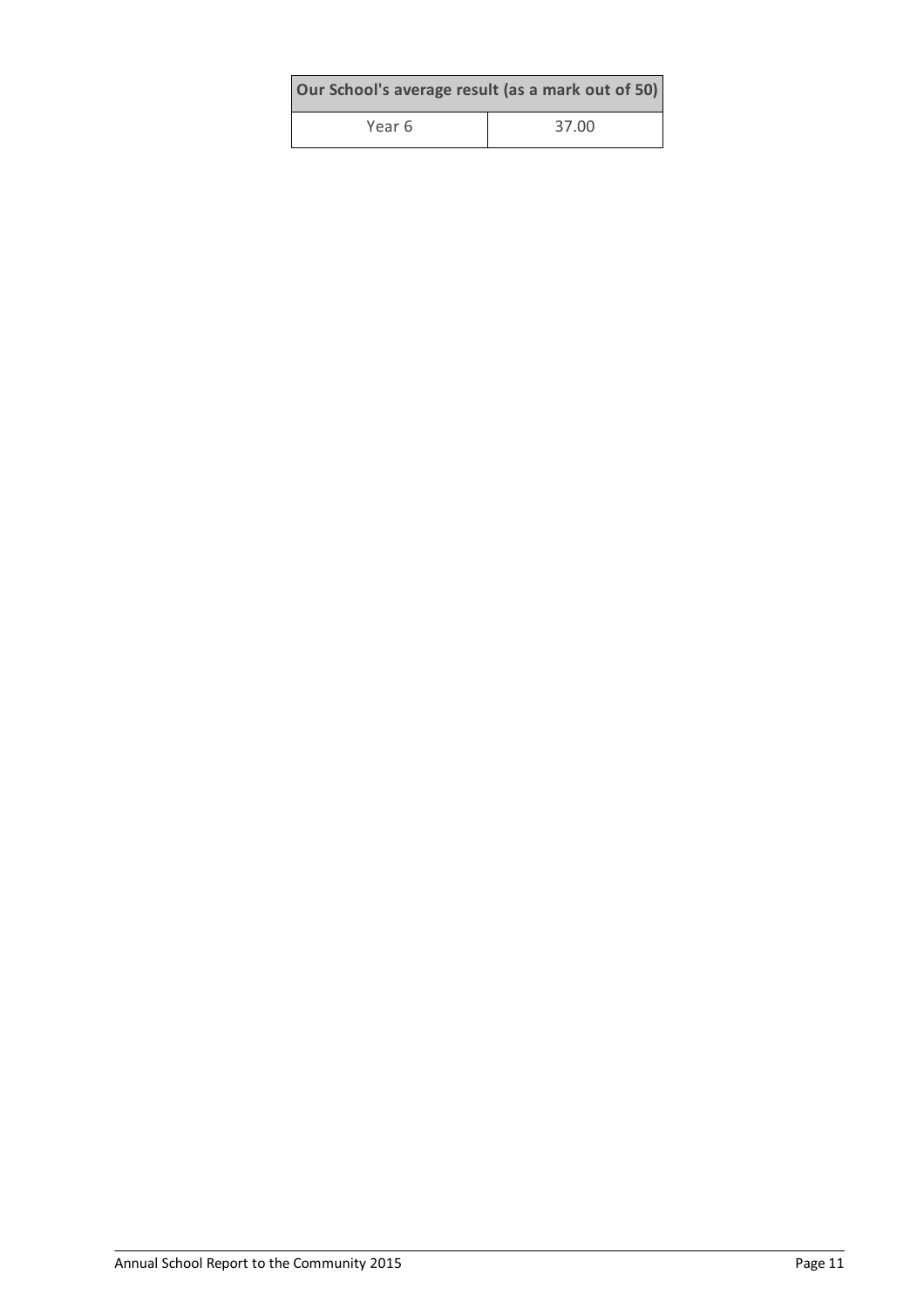# **SECTION SIX: CURRICULUM**

The school provides an educational program based on, and taught in accordance with the Board of Studies, Teacher and Educational Standards, NSW syllabuses for Primary Education. The Key Learning Areas (KLAs) are English, Mathematics, Science and Technology, Human Society and its Environment, Creative Arts and Personal Development, Health and Physical Education. In addition, the school implements the curriculum requirements of the Catholic Schools Office Armidale.

Sacred Heart School reviews curriculum policies and processes regularly. Teaching aims to reflect best practice and ensure curriculum requirements and perspectives have been catered for. To support students at risk a thorough system of tracking and testing across Kinder to Year Six is in use. Students are supported through Reading and Maths in class assistance by parents and withdrawal for small group work with an Educational Assistant. Gifted students are offered support through access to web based activities including Smartkiddies and Reading Eggs, curriculum acceleration and the services of the Gifted Education Research, Resource and Information Centre. Other expanded learning opportunities have included participation in such events as International Day Competition, National Aboriginal and Torres Strait Islander Week program, Multiple Sclerosis Reading Challenge, Dorothea Mackellar Poetry Competition, school excursions and Northwest Science Challenge amongst others. The school also uses its Information and Communication Technology hardware to increase exposure to new technology and to increase engagement particularly with additional needs students. This year the school has begun the process of incorporating the Google suite of products which enhances the possibility of collaborative pedagogical approaches through the use of technology. A comprehensive sporting program exists with three major carnivals through which children may reach diocesan, state and national representation. This year In swimming there were 9 regional representatives and 4 diocesan. One child also swam in individual events. In cross country there were 4 regional representatives . In athletics there were 9 regional representatives. We were also represented in the PP5 relay and high jump at state. 1 child represented the school in horse sports. This was our eighth year of Tennis for sport and the skill development of children was very evident. Teams did not compete in touch and soccer knockouts during the year. The cultural program this year included performance at the Gunnedah Schools On Stage show. The Boggabri and District Small Schools Public Speaking Competition was also on this year. Sacred Heart won 12 prizes. We also participated in the Gunnedah Show with a school display and writing competition entries. Learning outcomes for students were enhanced through Quality Learning Strategies and integration of technology objectives particularly using interactive whiteboards in the classroom. Information and Communication Technology outcomes were significantly enhanced through the integration of Technology through all Key Learning Areas.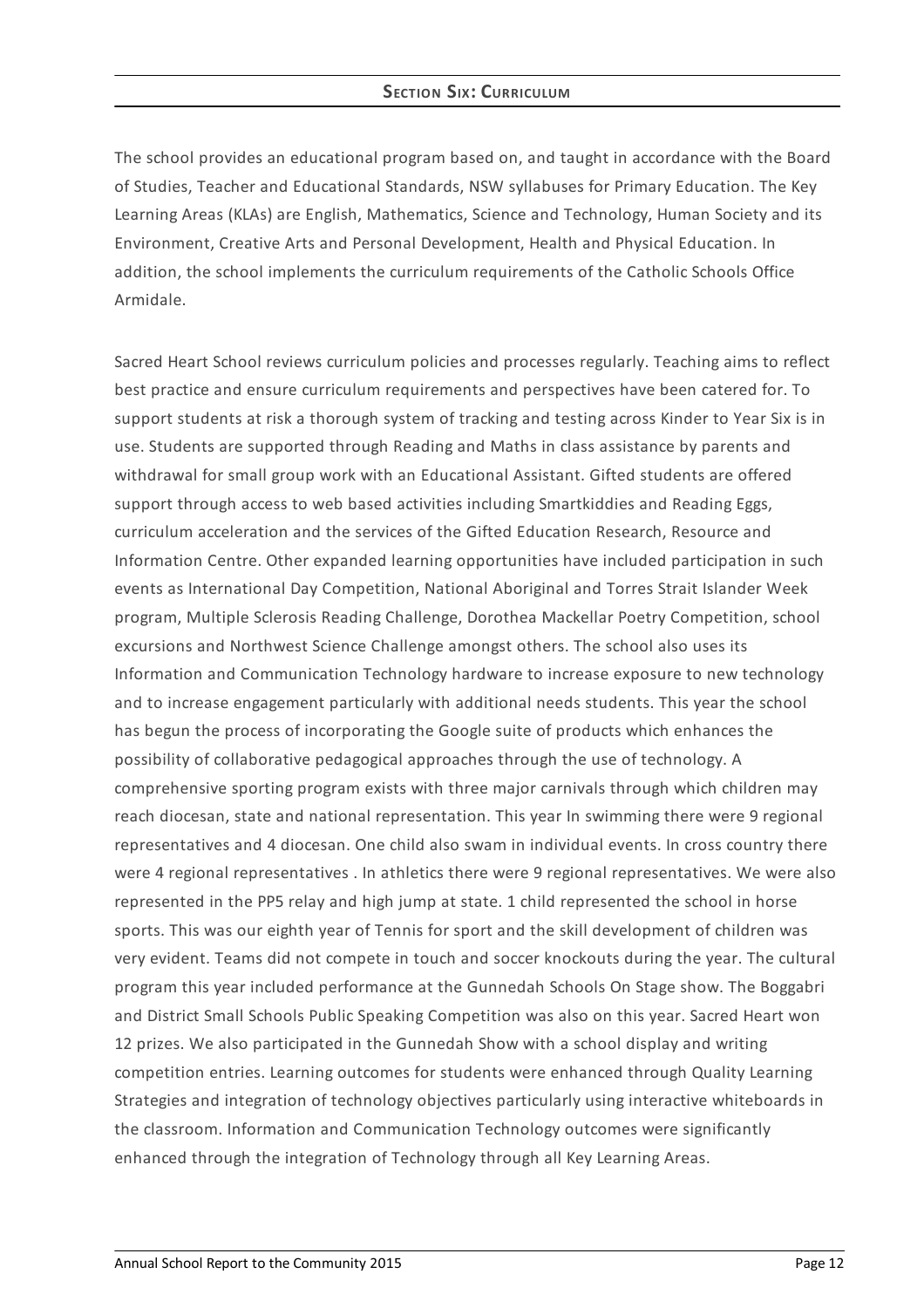# **SECTION SEVEN:STUDENT PERFORMANCE IN STATE-WIDE TESTS AND EXAMINATIONS**

The National Assessment Program – Literacy and Numeracy (NAPLAN) is an annual assessment for students in Years 3, 5, 7 and 9. NAPLAN assessment results provide valuable information about student achievements in literacy and numeracy. An analysis of these results assists School planning and is used to support teaching and learning programs.

The tables below show the percentages of students who achieved particular skill bands in numeracy and the aspects of literacy. The School results shown are compared to students nationally. Literacy is reported in four content strands (aspects): Reading, Writing, Spelling, Grammar and Punctuation. Numeracy is reported as a single content strand.

| <b>NAPLAN RESULTS 2015</b> |                 | % of students in the<br>top 2 bands |                  | % of students in the<br>bottom 2 bands |                  |
|----------------------------|-----------------|-------------------------------------|------------------|----------------------------------------|------------------|
|                            |                 | <b>School</b>                       | <b>Australia</b> | <b>School</b>                          | <b>Australia</b> |
|                            | <b>Reading</b>  | 67.00%                              | 48.20%           | $0.00\%$                               | 11.00%           |
|                            | <b>Writing</b>  | 100.00%                             | 46.80%           | $0.00\%$                               | 7.40%            |
| Year<br>3                  | <b>Spelling</b> | 33.00%                              | 41.10%           | $0.00\%$                               | 14.50%           |
|                            | Grammar         | 33.00%                              | 51.80%           | $0.00\%$                               | 10.70%           |
|                            | <b>Numeracy</b> | 0.00%                               | 33.60%           | 67.00%                                 | 15.20%           |

| <b>NAPLAN RESULTS 2015</b> |                 | % of students in the<br>top 2 bands |                  | % of students in the<br>bottom 2 bands |                  |
|----------------------------|-----------------|-------------------------------------|------------------|----------------------------------------|------------------|
|                            |                 | <b>School</b>                       | <b>Australia</b> | <b>School</b>                          | <b>Australia</b> |
|                            | <b>Reading</b>  | $0.00\%$                            | 33.40%           | $0.00\%$                               | 18.20%           |
|                            | <b>Writing</b>  | $0.00\%$                            | 19.10%           | $0.00\%$                               | 17.50%           |
| Year<br>5                  | <b>Spelling</b> | $0.00\%$                            | 32.60%           | $0.00\%$                               | 15.30%           |
|                            | Grammar         | $0.00\%$                            | 36.20%           | $0.00\%$                               | 16.20%           |
|                            | <b>Numeracy</b> | 0.00%                               | 27.50%           | 0.00%                                  | 15.80%           |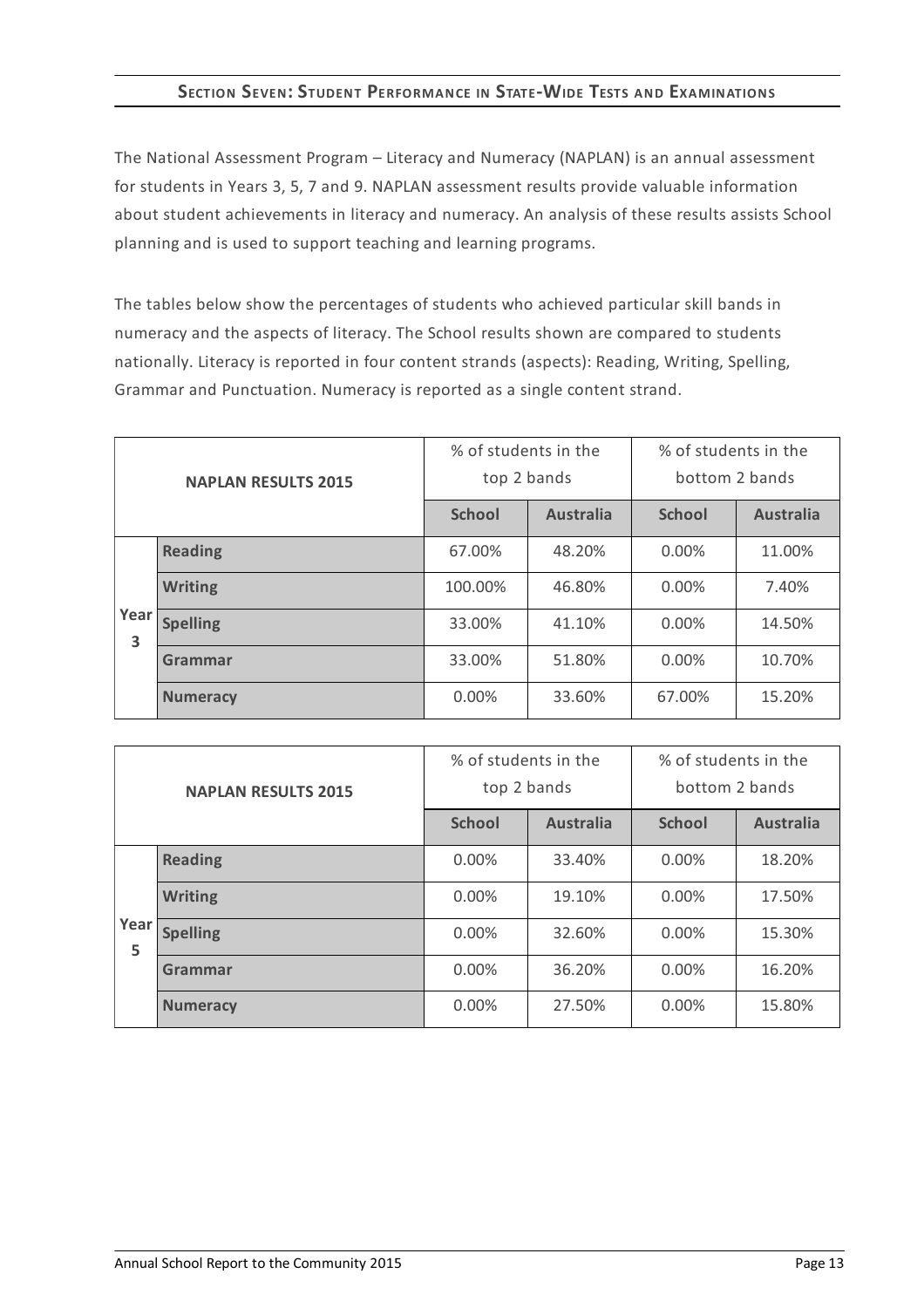## **Student Welfare Policy**

The school's Pastoral Care Policy is based on the Bishop's Commission Policy 'Pastoral Care In The Catholic Systemic Schools Of The Armidale Diocese'. It is a plan for promoting the wellbeing and mental health of all members of the school community. Behaviour is maintained at a high level within the school, with the parents and teachers working together for the benefit of all students. Students deserve to learn in a positive environment and teachers deserve to be able to teach effectively without behavioural disruptions. All are involved in building our school community by; having a sense of belonging, welcoming each other, being known and respected and recognising, appreciating and affirming the giftedness of each person. The class is the central focus for pastoral care enabling children to belong to a significant group. Effective teaching which employs a variety of strategies and integrates the academic, spiritual, social and physical aspects of the curriculum and caters for the needs and development of all students is integral to pastoral care. No changes were made to the School Pastoral Care Policy in 2015.

The full text of the School's Pastoral Care Policy may be accessed on the School's website or at the administration office.

## **Discipline Policy**

Corporal punishment is expressly prohibited in this School. The School does not sanction administration of corporal punishment by School persons and non-School persons, including parents, to enforce discipline in the School.

Sacred Heart Primary School seeks to provide a safe and supportive environment which; minimises risk of harm and ensures students feel secure, supports the physical, social, academic, emotional and spiritual development of pupils and provides policies and programs that develop a sense of self-worth and foster personal development. Sacred Heart Primary School bases its Discipline Policy on the Bishop's Commission Policies Pastoral Care In The Catholic Systemic Schools Of The Armidale Diocese, Policy On Suspension, Expulsion Or Exclusion Of Students In Catholic Schools In The Diocese Of Armidale and Management Of Drug Related Issues In Catholic Schools In The Diocese Of Armidale. These policies are characterised by procedural fairness and are discussed with students on a regular basis. No changes were made to the school discipline policy in 2015.

The full text of the School's Student Discipline Policy may be accessed on the School's website or at the administration office.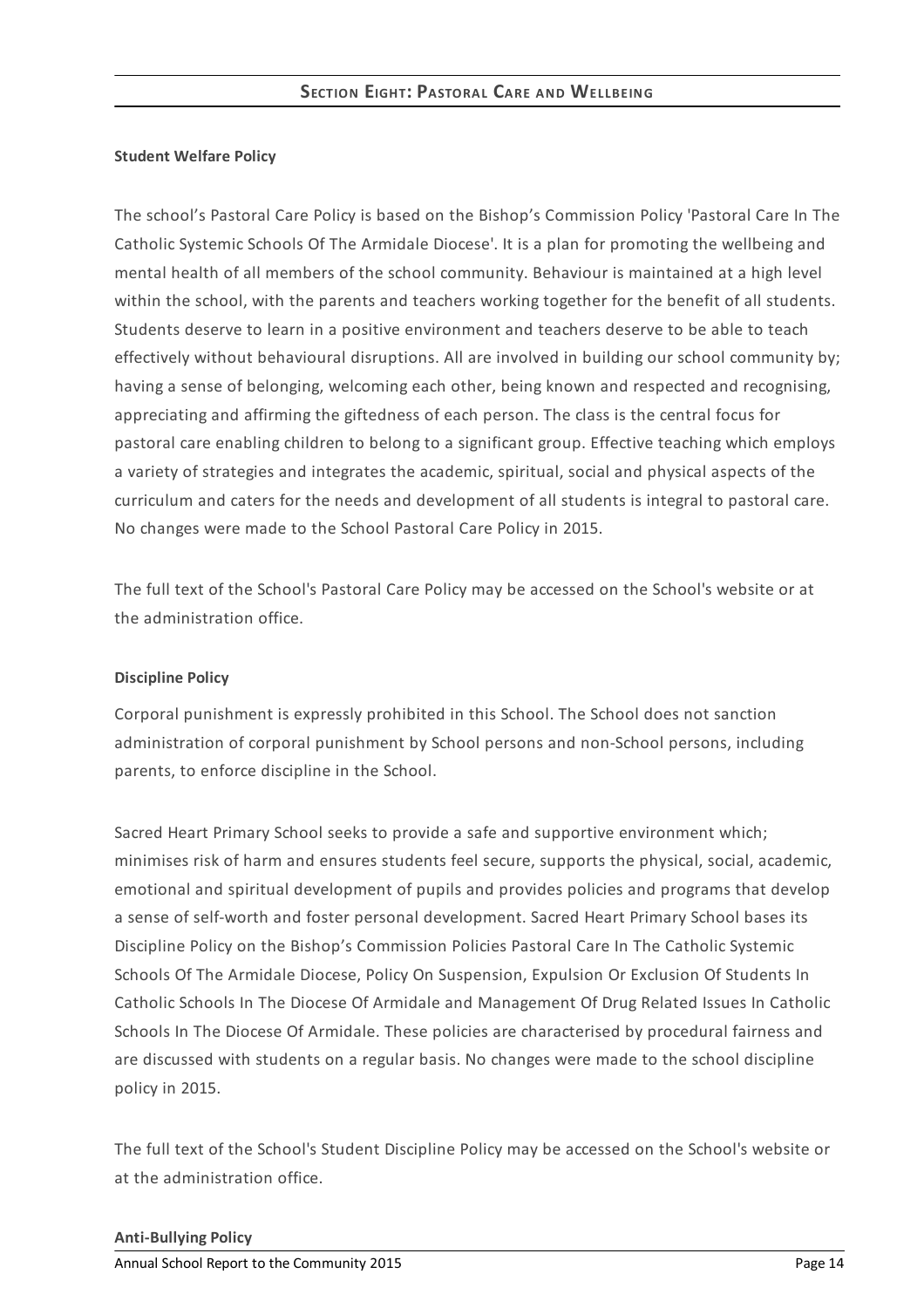The Catholic Schools Office, Armidale has established a *Student Anti-Bullying Policy* which is implemented by our school and all systemic schools in the Diocese. It provides a framework for school communities to work together to prevent and address issues of student bullying, in order to build respectful relationships that respond effectively and sensitively to the needs of each person. The Catholic Schools Office (CSO) monitors the implementation of this policy. No changes were made to the policy this year.

The full text of the *Anti-Bullying Policy* may be accessed on the School's website, the administration office or at the CSO website.

## **Complaints and Grievances Resolution Policy**

The Diocese of Armidale has established a *Staff Grievance Policy* which is implemented by our school in the Diocese. Each school also has an individual Grievance Policy and Procedure for dealing with matters at a school level. The rationale for these policies is that within the reality of the schooling experience, it is recognised that, from time to time, misunderstandings and differences of opinion will occur, and that these need to be resolved satisfactorily. Addressing such matters within a framework of dignity, respect and truth can provide powerful opportunities to model the love of Christ in the reality of our contemporary world. The Catholic Schools Office monitors the implementation of these policy. No changes were made to the policy this year.

The full text of the individual policies may be accessed on the School's website, the administration office or at the CSO website.

## **Initiatives Promoting Respect and Responsibility**

The values of our school community are enshrined in school behaviour policies and enhance the strong school culture of providing a balanced curriculum in an environment which is safe, friendly and supportive of individual needs. The goals of the National Safe Schools Framework continue to be promoted through this statement and via school activities including visiting the residents of the local hospital and participation in social justice efforts such as Caritas and St Vincent de Paul campaigns. Our student leaders act as great role models for younger students and accept responsibility for a number of tasks around the school. Events such as Clean up Australia Day, ANZAC and Remembrance Day, Christmas Tree display and Australia Day Celebrations were opportunities for the students to participate in communal activities as respectful and responsible citizens. This year the Student Representative Council held various fundraisers to raise funds for the missions and school needs.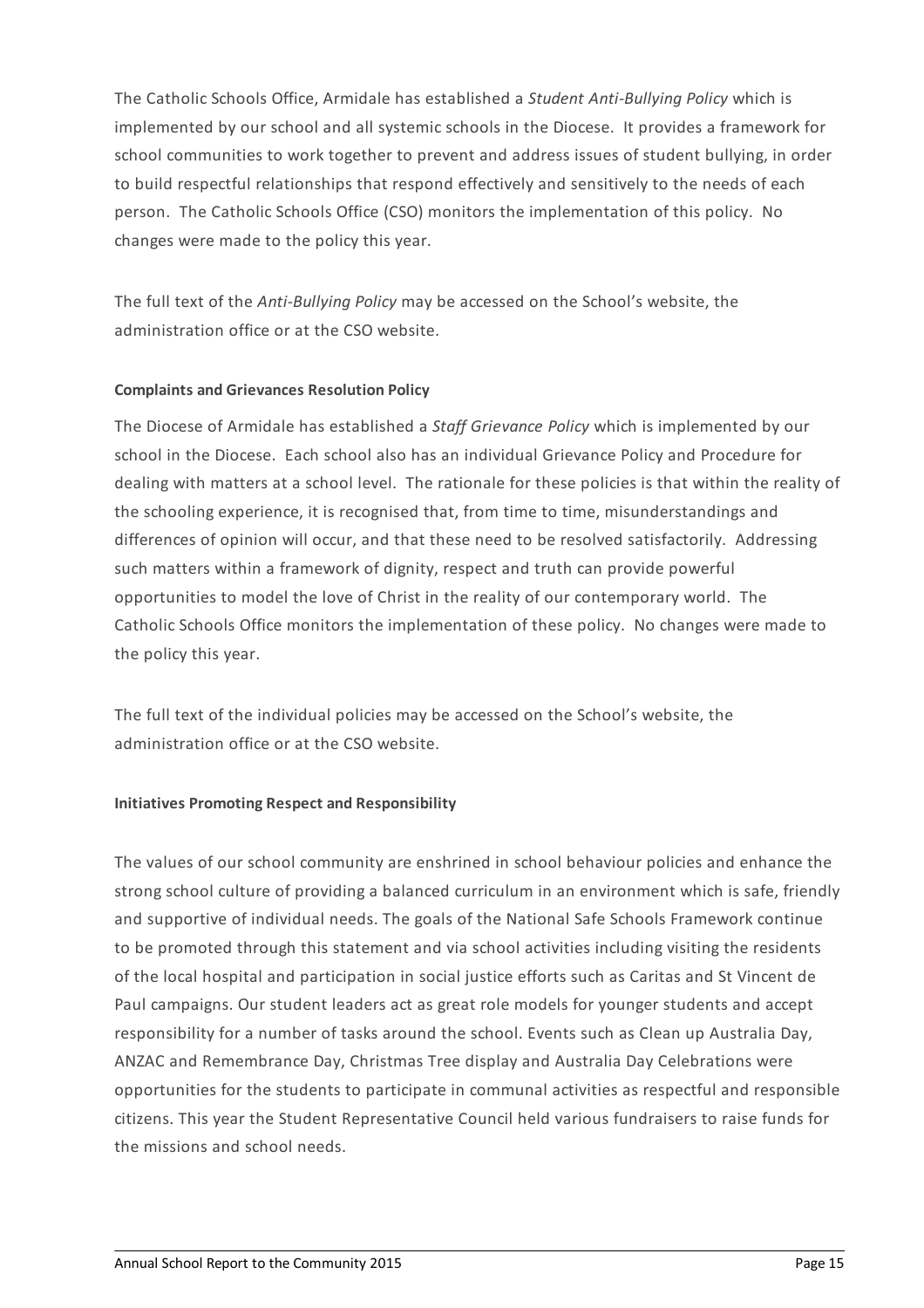# **SECTION NINE:SCHOOL REVIEW AND IMPROVEMENT**

Each year, the School develops an Annual Improvement Plan indicating the intended key improvements for student learning outcomes. The plan is drawn from the School's Strategic Improvement Plan and informed by the Catholic School's Office Annual Improvement Plan. The School engages in an annual evidence-based evaluation of its effectiveness against these external standards in collaboration with the Schools Consultant.

#### **Key Improvements Achieved in 2015**

## Strategic Direction 1

- **Staff Professional Development Day on Diocesan Catholic Values statements.**
- Actively encourage parental support and participation.

#### Strategic Direction 2

- Study and apply clear learning intentions and success criteria in classes.
- **Effectively differentiate through targeted Intervention.**
- **IMPLEMENT IS NOTE 10** IMPLEMENT IN IMPLEMENT IN IMPLIES.
- Implement 'MiniLit', Best Start, the ACER Pat Maths and Pat Comprehension testing,' Multilit' and Comprehension strategies supported by Learning Enhancement Project Teacher.
- K-6 class structure adopted and pedagogies for 21st century learning incorporated

## Strategic Direction 3

- Source professional development which meets school/student needs.
- Reinforce and use AITSL standards.
- Review current assessment plans.

#### Strategic Direction 4

- Facilitate effective collaboration between Staff, Board, P&F and parent body.
- Initiate rebuilding of School Website including blog.

#### Strategic Direction 5

- **Ensure teachers complete Professional Learning modules.**
- Explore staff appraisal process.

#### **Priority Key Improvements for 2016**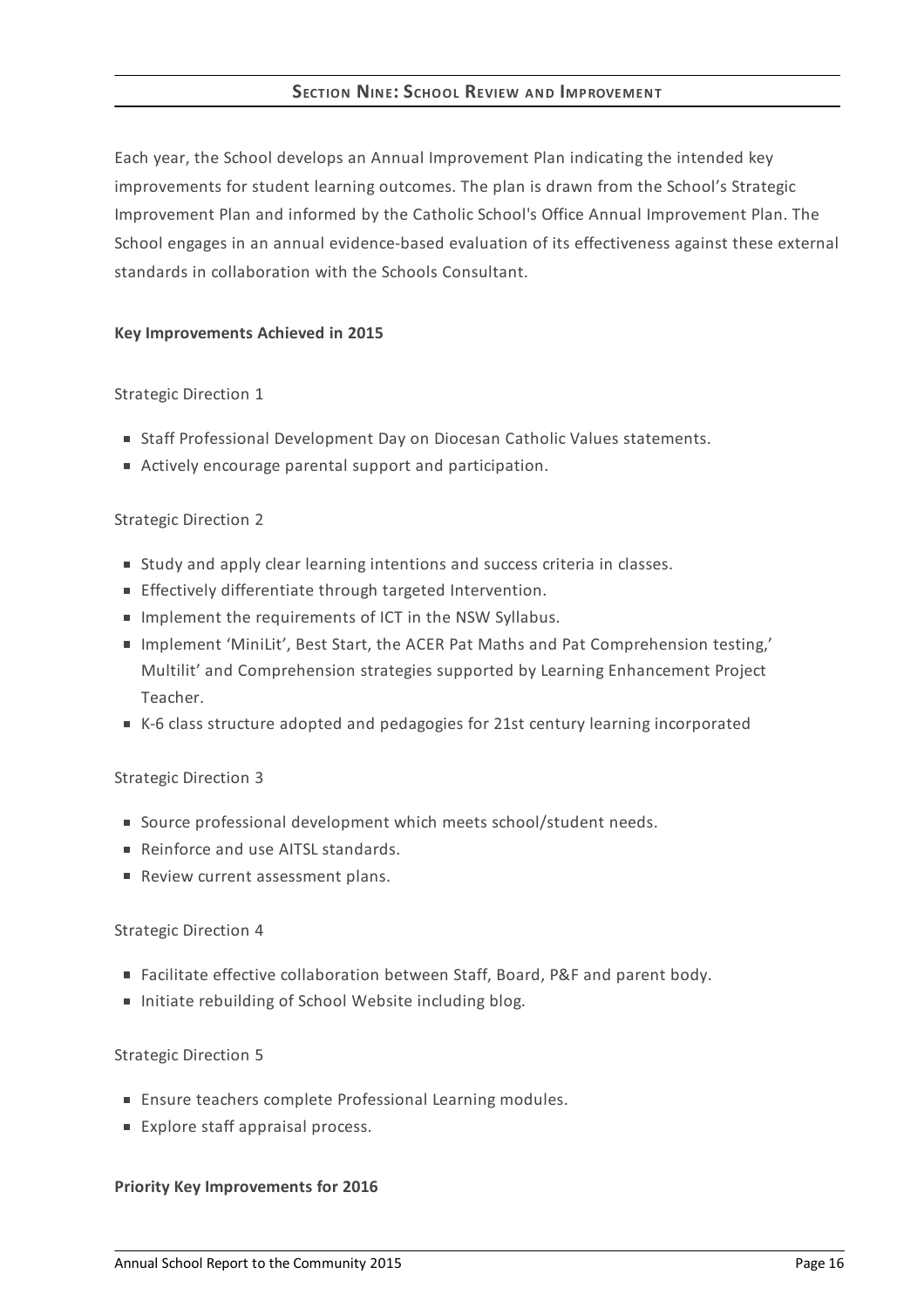Strategic Directions

- 1.1 Staff Professional Development Day on Diocesan Catholic Values statement-sanctity of Life and incorporate in KLA's.
- 1.2 Use of Emmaus Process in RE and improvement in Yr 6 data by 10%
- 1.3 Increase engagement by staff and parents in faith formation opportunities
- 1.5 Teachers design assessment as, of and for learning linked to the syllabus outcomes, improved data literacy for all teachers, student learning gain in all NAPLAN results, involvement of parents in personalised planning.
- 1.6 Teachers have an understanding of inquiry based learning, local aboriginal culture, history and geography, new learning technologies, pastoral care and wellbeing.
- 2.1 Principal to lead site based teacher learning and development
- 2.2 Leaders and teachers to use data to respond to teacher and student learning needs
- 2.3 Leaders perform as instructional leaders to build Catholic Professional Learning Community in which professional learning teams operate.
- 2.4 Policy exists to support Teacher Performance and development Framework, National school improvement tool used for school review
- 3.1 Access online learning technology and schools have sufficient bandwidth to support student learning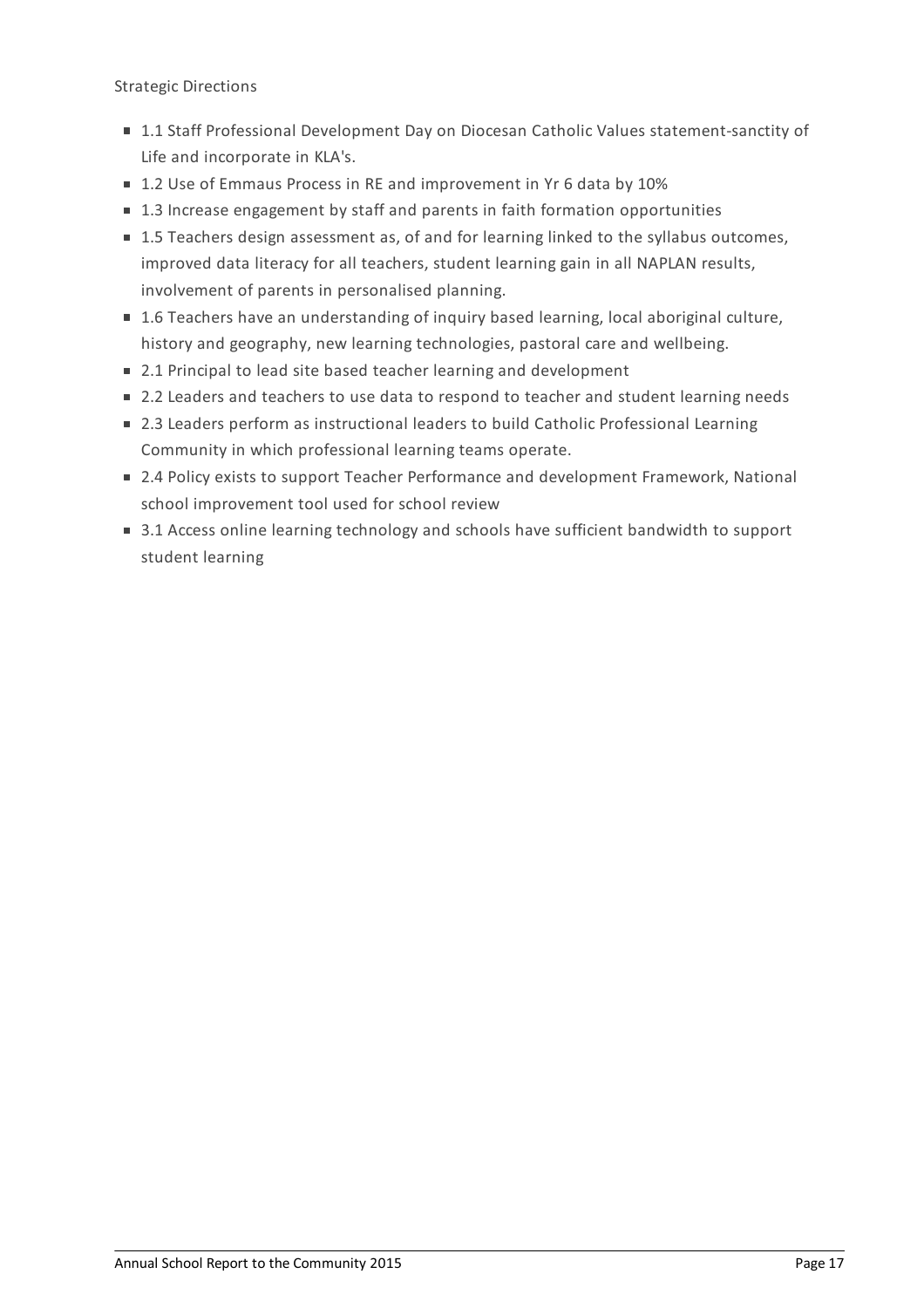# **SECTION TEN: PARENT, STUDENT AND TEACHER SATISFACTION**

The opinions and ideas of parents, students and teachers are valued and sought. Their suggestions are incorporated into planning for and achieving improved outcomes for students. This year, the School has used a variety of processes to gain information about the level of satisfaction with the School from parents, students and teachers.

#### **Parent Satisfaction**

Sacred Heart Primary School is delighted to provide you with summarised results of the school parent survey undertaken in August 2015. Key feedback areas included: Catholic Ethos, Leadership, Teaching and Learning, Resources and Improvement Processes. Parents responded to standard statements by choosing one of six options. In addition, open questions provided parents with the opportunity to elaborate on feedback. The survey response rate was 73%. Sacred Heart Primary School achieved an overall satisfaction score of 78%. Sacred Heart Primary School would like to sincerely thank parents for their participation in this survey. Feedback will assist in delivering real benefits to students.

Areas of commendation included caring and approachable teachers, individualised teaching and learning, school family partnership, learning resources and a challenging learning involvement. Areas of suggested improvement included more challenging work for gifted individuals and doing something about the turnover of teachers.

## **Student Satisfaction**

Sacred Heart Primary School is delighted to provide you with summarised results of the school student survey undertaken in August 2015. Key feedback areas included: Catholic Ethos, Leadership, Teaching and Learning, Resources and Improvement Processes. students responded to standard statements by choosing one of six options. In addition, open questions provided students with the opportunity to elaborate on feedback. The survey response rate was 77%. Sacred Heart Primary School achieved an overall satisfaction score of 85%. Sacred Heart Primary School would like to sincerely thank students for their participation in this survey. Feedback will assist in delivering real benefits to students.

Areas of commendation included learning and the playground, friendly and helpful teachers and students, participation in lots of games and activities at work and outside. Areas of suggested improvement included improvement of students behaviour, support for all students to meet standards and those with special needs, more students at the school.

#### **Teacher Satisfaction**

Sacred Heart Primary School is delighted to provide you with summarised results of the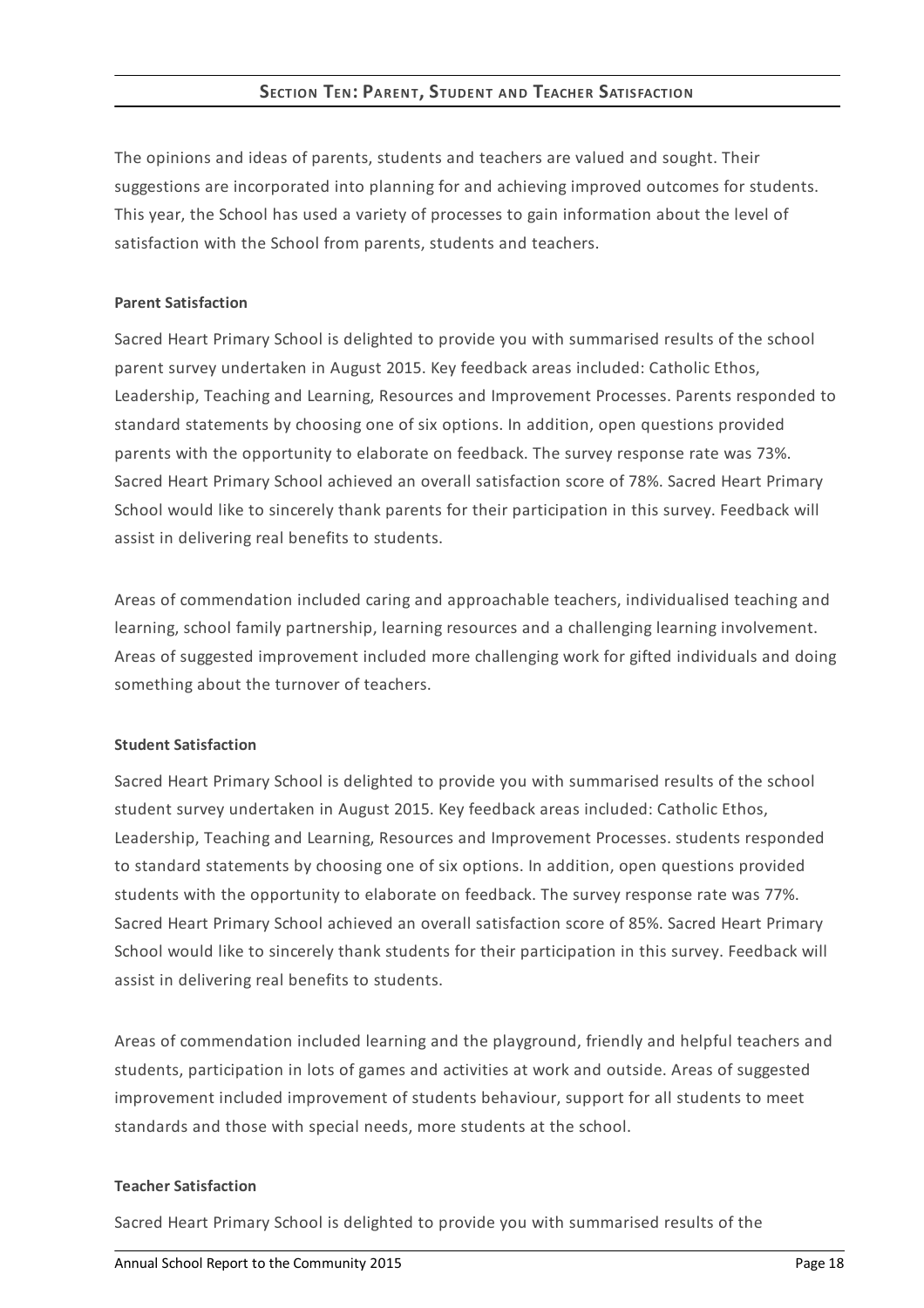school staff survey undertaken in August 2015. Key feedback areas included: Catholic Ethos, Leadership, Teaching and Learning, Resources and Improvement Processes. students responded to standard statements by choosing one of six options. In addition, open questions provided staff with the opportunity to elaborate on feedback. The survey response rate was 100%. Sacred Heart Primary School achieved an overall satisfaction score of 72%. Sacred Heart Primary School would like to sincerely thank staff for their participation in this survey. Feedback will assist in delivering real benefits to students.

Areas of commendation included friendly environment, great group of children, teachers and colleagues, many opportunities for kids to excel, team approach, effort of all to contribute, flexibility. Areas of suggested improvement communication, more time to embed new ideas, join other schools for more activities, firmer decision making processes around curriculum changes, secretarial time.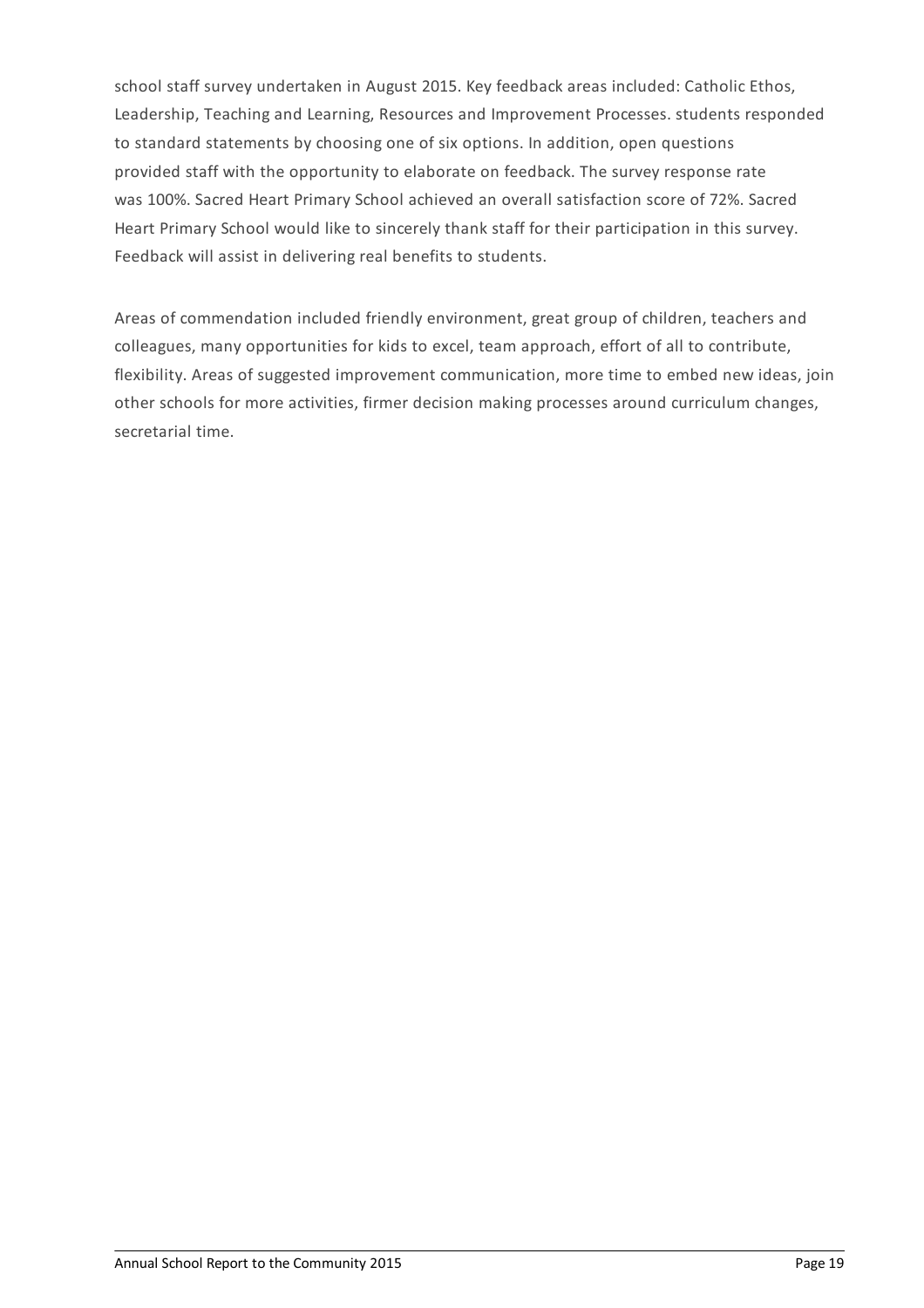# **SECTION ELEVEN:FINANCIAL STATEMENT**



This School Financial Information is based on the detailed information provided to the Commonwealth Government in the Commonwealth Financial Questionnaire. School Financial Information for the 2015 year is detailed below:

| <b>RECURRENT and CAPITAL INCOME</b>        |           |  |  |
|--------------------------------------------|-----------|--|--|
| Commonwealth Recurrent Grants <sup>1</sup> | \$451,581 |  |  |
| Government Capital Grants <sup>2</sup>     | \$0       |  |  |
| State Recurrent Grants <sup>3</sup>        | \$128,815 |  |  |
| Fees and Private Income <sup>4</sup>       | \$55,762  |  |  |
| Other Capital Income <sup>5</sup>          | \$650     |  |  |
| Total Income                               | \$636,808 |  |  |

| <b>RECURRENT and CAPITAL EXPENDITURE</b>   |           |  |
|--------------------------------------------|-----------|--|
| Capital Expenditure <sup>6</sup>           | \$37      |  |
| Salaries and Related Expenses <sup>7</sup> | \$522,973 |  |
| Non-Salary Expenses <sup>8</sup>           | \$93,267  |  |
| <b>Total Expenditure</b>                   | \$616,277 |  |

#### **Notes**

- 1. Commonwealth Recurrent Grants includes recurrent per capita grants and special purpose grants.
- 2. Government Capital Grants includes all capital grants received from the Commonwealth and State Governments.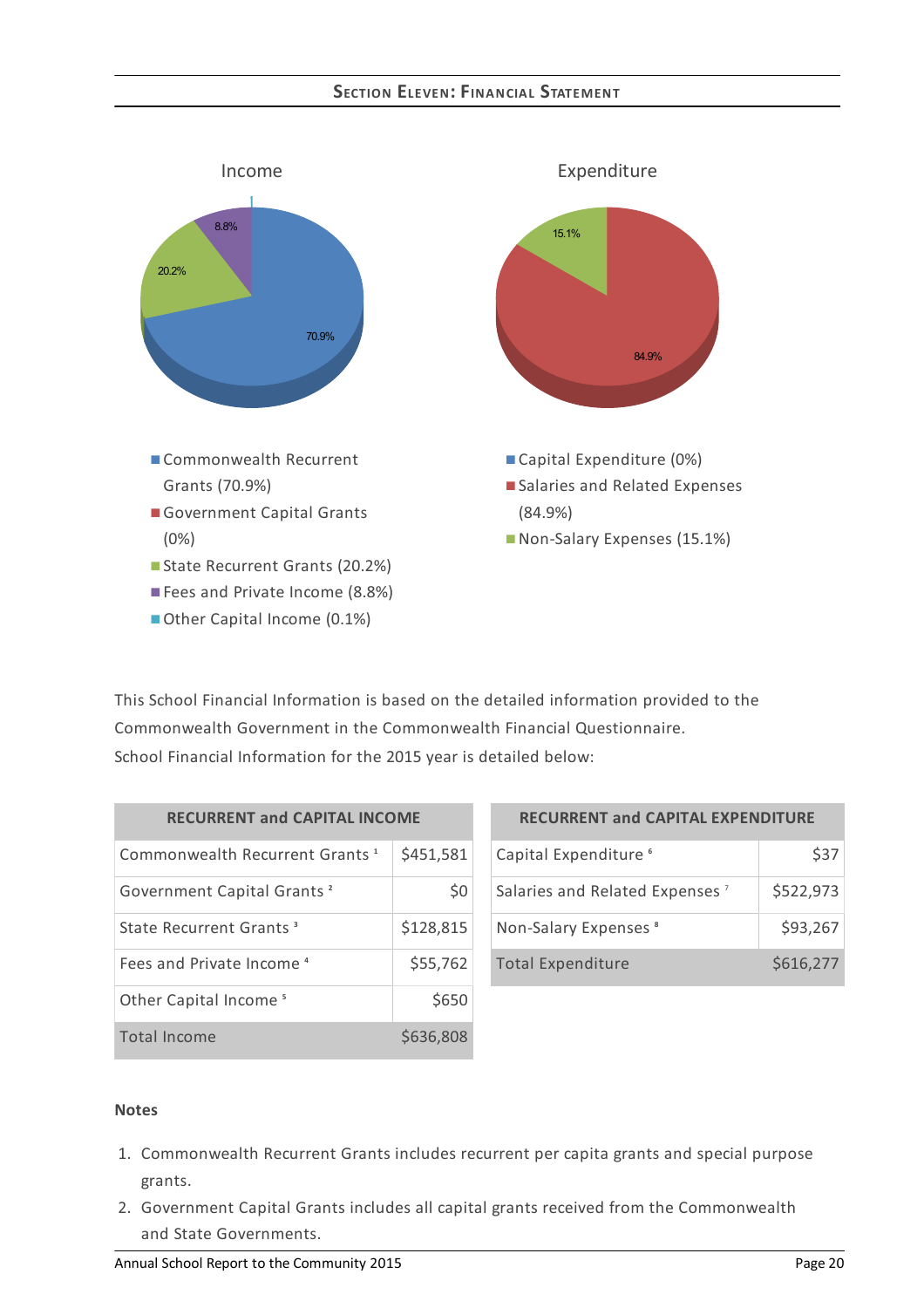- 3. State Recurrent Grants includes recurrent grants per capita, special purpose grants and interest subsidy grants.
- 4. Fees and Private Income include Archdiocesan and school based fees, excursions and other private income.
- 5. Other Capital Income includes building levy fees and capital donations used to fund Capital Expenditure.
- 6. Capital Expenditure includes expenditure on School Buildings, and Furniture and Equipment.
- 7. Salaries and Related Expenditure includes all salaries, allowances and related expenses such as superannuation and workers compensation insurance.
- 8. Non-Salary Expenses include all other Non-Salary Recurrent Expenditure covering resources, administration, operational expenses, utilities, repairs and maintenance.